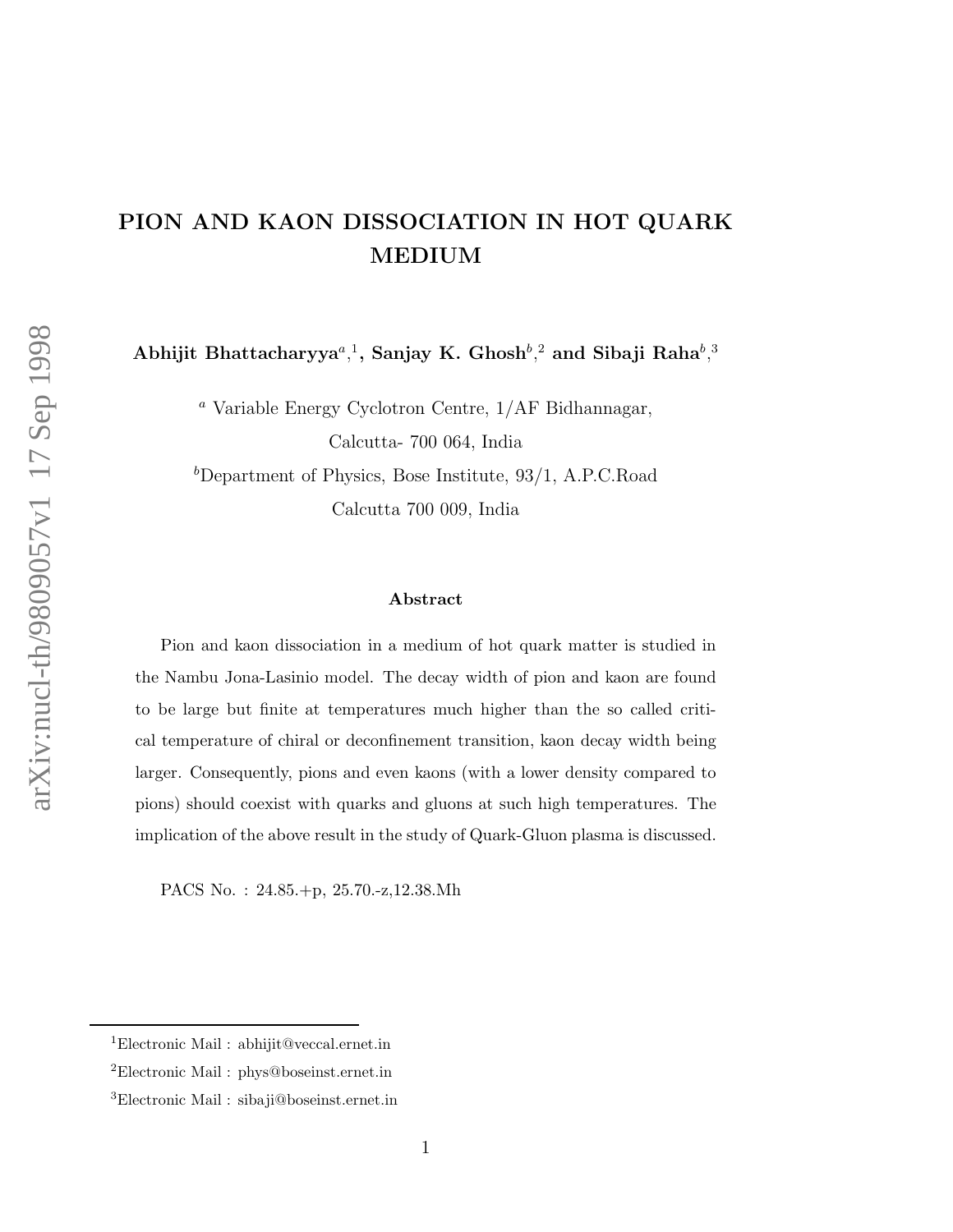A strong prediction of Quantum Chromodynamics (QCD), the underlying theory of strong interaction, is that at very high temperature and/or density, the bulk properties of strongly interacting matter would be governed by the quarks and gluons, rather than the usual hadrons. Such a phase is called quark gluon plasma (QGP) [1] in the literature and the search for such a novel phase of matter constitutes a major area of current research in the field of high energy physics.

The properties and dynamics of QGP are obviously governed by QCD. This conceptually straight forward task is, however, quite formidable in practice, particularly because of the failure of perturbative QCD already in the temperature range in the vicinity of  $\Lambda_{QCD}$  ( $\sim$  few hundred MeV) [2]. Analytical non-perturbative methods are not yet sufficiently developed to be of much use in this context and as such, the lattice formulation of QCD has developed into the primary vehicle for the study of QGP [3]. In addition to the intensive computation, both in terms of CPU time and numerical complexities, one can only address static properties in the lattice. As a result, the space - time evolution of the system formed in the ultrarelativistic heavy ion collisions remains unapproachable in the framework of the lattice; thus the alternate, classical picture of hydrodynamic evolution, which accounts for the overall energy - momentum conservation in a collective manner and not much else, has been used quite extensively to study the evolution of the QGP  $[4]$ . QCD inputs enter into such a picture through the equation of state of the QGP, preferably evaluated on the lattice ( but more often, through a phenomenological bag model [5]).

An inescapable feature of the collision process is that the quarks and gluons must, at some epoch, turn into hadrons which would ultimately be detected, never the individual quarks and gluons. The actual process of hadronisation, however, continues to elude us. It has been widely postulated that there could be an actual phase transition (the order of which is an open issue), separating the QGP phase from the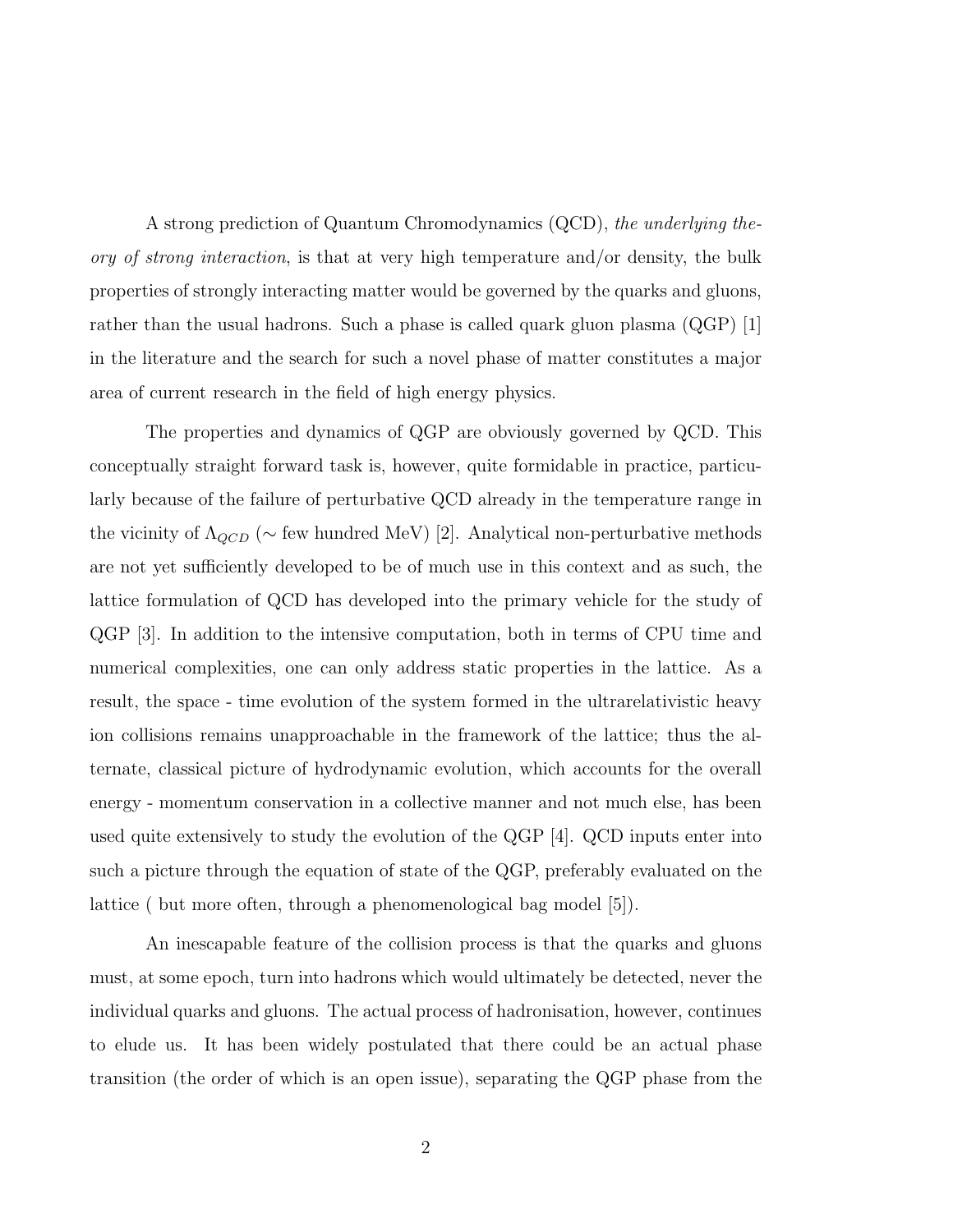hadronic phase  $|6|$ . The recent results, showing the lack of thermodynamic equilibrium [7] in the quark-gluon phase in ultrareletivistic heavy ion collisions, indicate that such an ideal situation is unlikely. It should also be noted at this juncture that although the persistence of non-perturbative effects till very high temperatures was suggested in the literature quite early on [8], it is only recently that the lattice results have confirmed that non-perturbative hadron like excitations could survive at temperatures far above the chiral phase transition temperature [9]. The lattice result for pion screening mass has been studied in ref. [10]. The analysis of [10] has been contradicted by Boyd *et al.* in ref.  $|11|$ . The conclusion of these authors  $|11|$  is consistent with the existence of free quarks at high temperatures. On the other hand, Shuryak [12] argued in a subsequent work that the non-perturbative modes, especially pion- like excitations, could indeed survive till temperatures above  $T_c$ . Furthermore, similar results for pion screening masses are obtained in  $\sigma$ - model as well [11]. It is thus imperative to understand the behaviour of such hadronic resonances, their formation, stability and so on, in a quark gluon medium at high temperature. In this work we confine our attention to the case of pions and kaons only; these, being lighter than other hadrons, account for the bulk of the multiplicity.

Formation of light mesons like pions and kaons, a bound state of light relativistic quarks, is an extremely difficult problem to handle in QCD. This is where all the troublesome features of non-perturbative QCD would make their presence felt. We therefore employ the usual practice of looking at the pion and kaons as a Goldstone boson arising from the spontaneous breaking of the chiral symmetry. In the present work we have tried to understand the behaviour of pseudoscalar mesons ( $\pi$  and K) using Nambu Jona-Lasinio model [13]. The decay width of pions and kaons have also been explored using the same model.

The Nambu Jona-Lasinio (NJL) model, in its original form, was constructed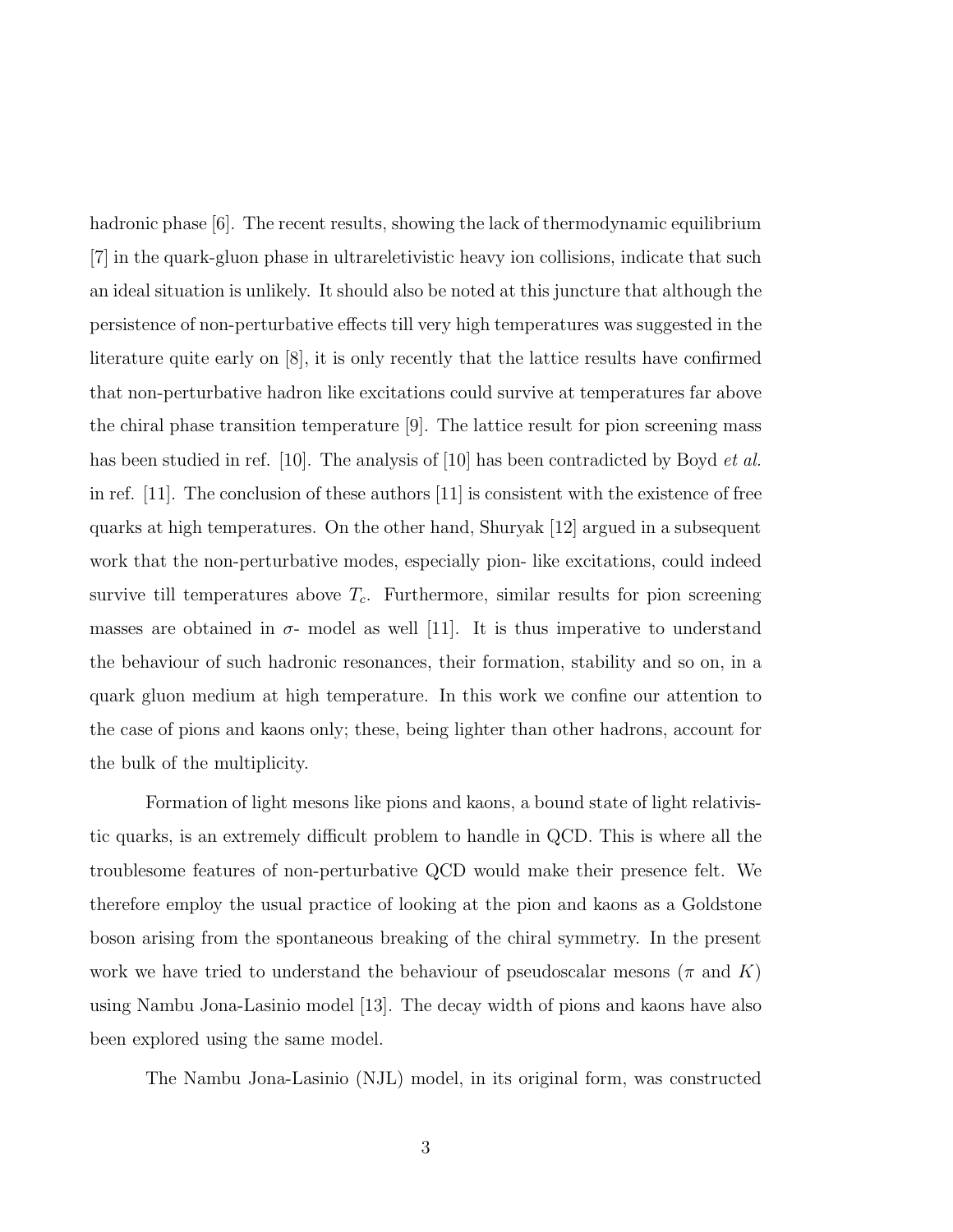as a pre-QCD theory of nucleons that interact via an effective two body interaction. This today is reinterpreted as a theory with quark degrees of freedom. The Lagrangian density of this model incorporates the essential symmetries of QCD, the most important being the chiral symmetry. The actual mechanism via which the chiral symmetry breaking occurs in the NJL model follows closely the microscopic theory of superconductivity.

The NJL model had its own shortcomings as well. The interaction between quarks is assumed to be point like and the model is non-renormalizable. Furthermore, confinement is not incorporated in the NJL model; see ref. [15]. Nevertheless, NJL model is very useful for our present purpose, to understand the behaviour of pions and kaons (or more accurately, pion or kaon like excitations built out of quarks) in a hot quark medium.

The formulation of NJL model in flavour SU(3) was first introduced by Hatsuda *et al.* [14] and Bernard *et al.* [16]. The three flavour NJL model Lagrangian is written in terms of  $u, d$  and  $s$  quarks, the interaction between them being constrained by the  $SU(3)_L \otimes SU(3)_R$  chiral symmetry, explicit symmetry breaking due to the current quark masses and the  $U(1)_A$  breaking due to the axial anamoly [15]. The full Lagrangian with KMT (Kobayashi- Maskawa -'t-Hooft) term is given below  $|15|$ .

$$
\mathcal{L} = \bar{q}(i\gamma \cdot \partial - \mathbf{m})q + \frac{1}{2}g_s \sum_{a=0}^8 [(\bar{q}\lambda_a q)^2 (\bar{q}i\lambda_a \gamma_5 q)^2] \n+ g_D[det\bar{q}_i(1-\gamma_5)q_j + h.c.]
$$
\n(1)

where the quark fields  $q_i$  has three colours  $(N_c = 3)$  and three flavours  $(N_f = 3)$ and  $\lambda_a$  ( $a = 1, 8$ ) are the Gell-Mann matrices. The quark mass matrix is given by  $\mathbf{m} = diag(m_u, m_d, m_s).$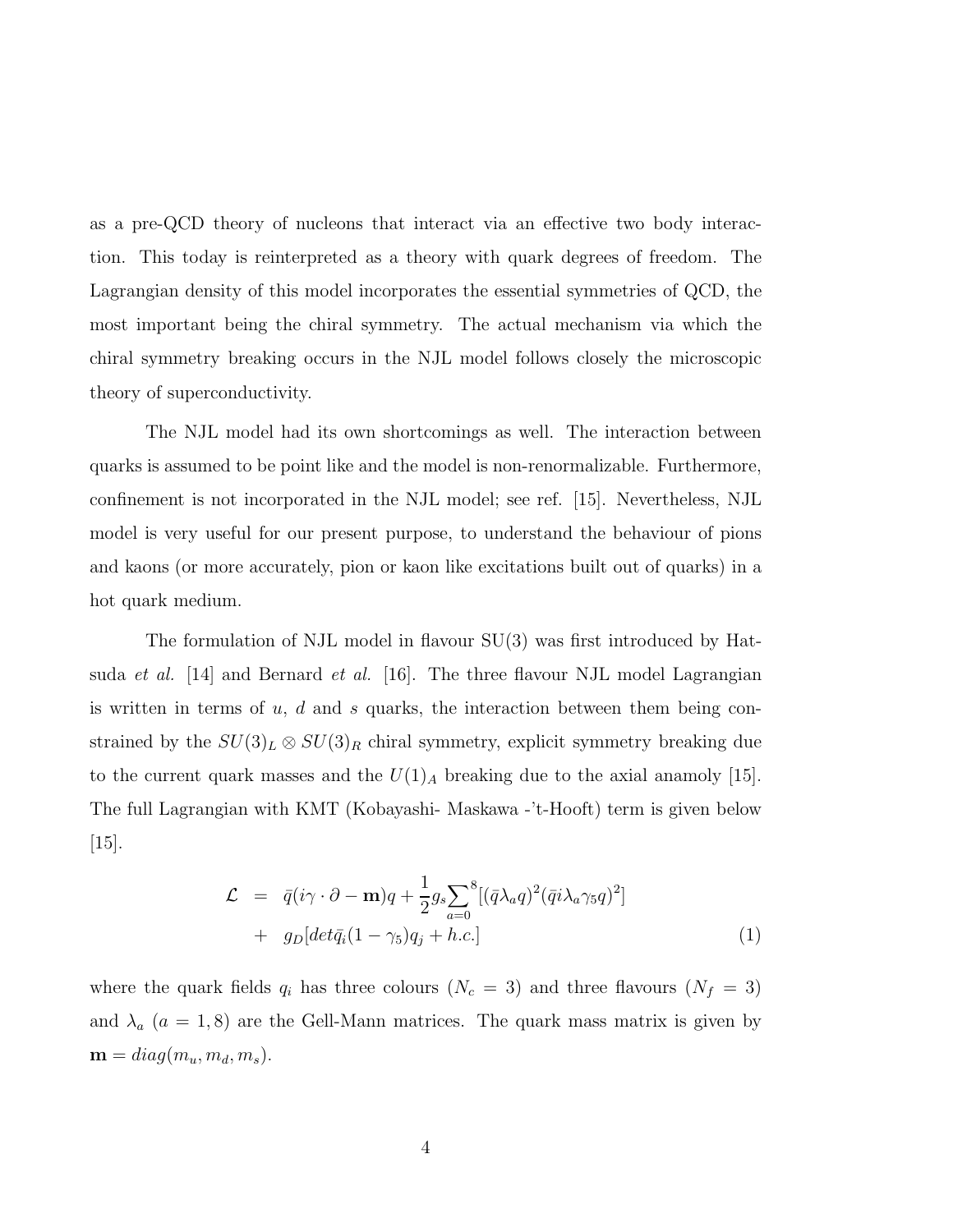In the mean field approximation, the quark condensates at finite temperature are given by [15],

$$
\langle \langle \bar{q}_i q_i \rangle \rangle = -2N_c \int \frac{d^3 p}{2\pi^3} \frac{M_i}{E_{ip}} f(E_{ip}) \tag{2}
$$

where  $E_{ip}$  is the quark single particle energy for the i-th specie and  $f(E_{ip}) = 1$  $n_{ip} - \bar{n}_{ip}$ ,  $n_{ip}$  and  $\bar{n}_{ip}$  being the Fermi-Dirac distributions for quarks and anti-quarks. If quark chemical potential is zero, then  $n_{ip} = \bar{n}_{ip} = [exp(E_{ip}/T) + 1]^{-1}$ .

The temperature dependent constituent quark masses  $M_i$  are obtained from the expressions below,

$$
M_u = m_u - 2g_s \alpha - 2g_D \beta \gamma
$$
  
\n
$$
M_d = m_d - 2g_s \beta - 2g_D \alpha \gamma
$$
  
\n
$$
M_s = m_s - 2g_s \gamma - 2g_D \alpha \beta
$$
\n(3)

where

$$
\langle \langle \bar{u}u \rangle \rangle \equiv \alpha, \quad \langle \langle \bar{d}d \rangle \rangle \equiv \beta, \quad \langle \langle \bar{s}s \rangle \rangle \equiv \gamma \tag{4}
$$

The actual formation of pions from quarks and gluons would require an involved analysis through the Bethe-Salpeter equation. Such a study is very much on our agenda but we do not address this issue here. In the present work, we concern ourselves with the decay of pionic and kaonic excitations, the properties of which we assume to be given by the NJL model. It should be reiterated that at temperatures above the critical temperature, these mesonic excitations are more like resonances with large effective masses  $[9, 10]$ . In the following, we study the decay width of such pionic excitations in the hot quark medium as a function of temperature, starting with the Lagrangian given above in equation (1).

The quark mass  $M_i$  appearing in eq. (2) and in eq. (3) is a very important ingredient in our calculation. In the absence of any medium and/or dynamic effect,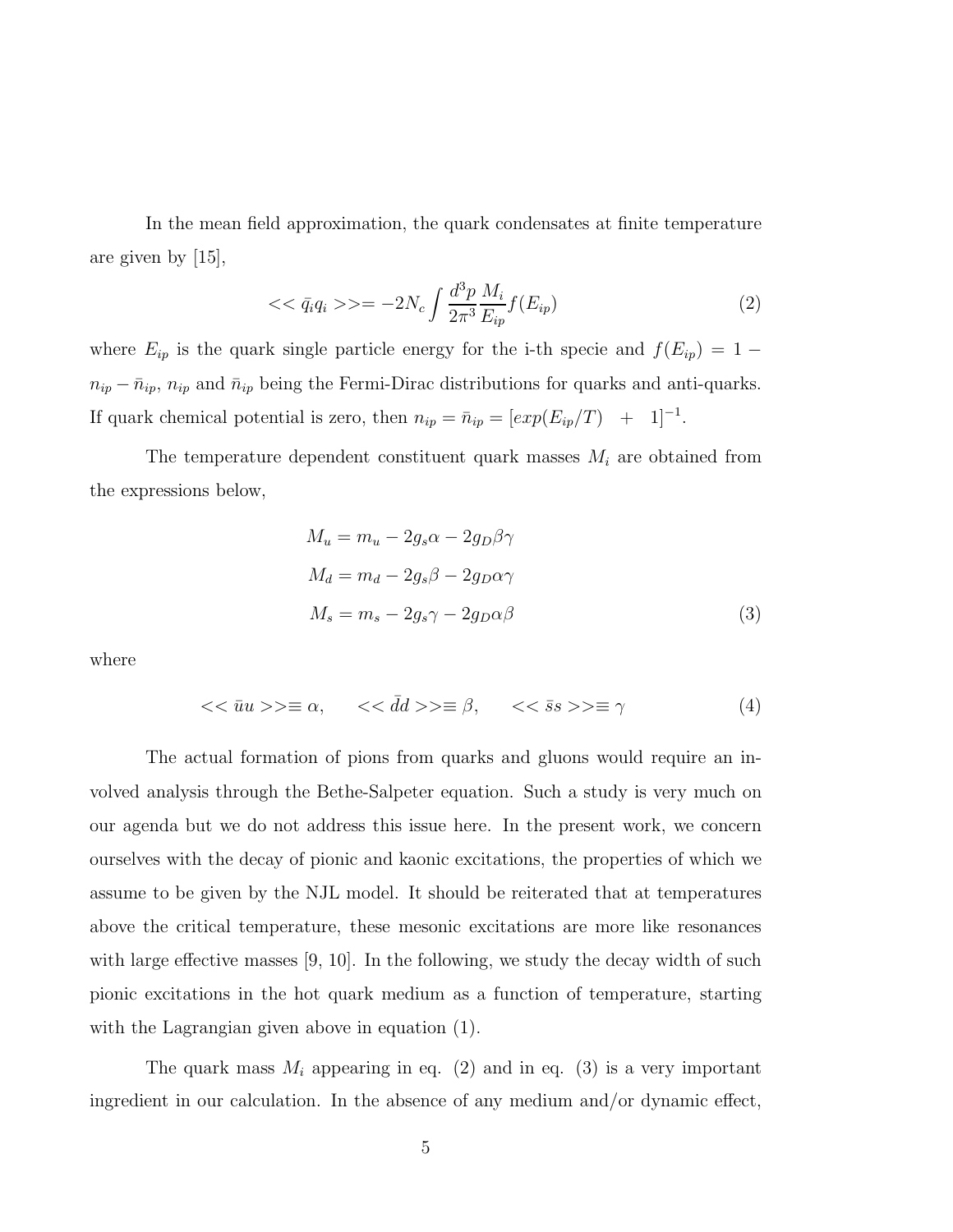$M_i$  should assume the value of the current quark mass. On the other hand, we know that due to the spontaneous breakdown of the chiral symmetry, quarks attain the value of the constituent quark mass [13].

In the present calculation we have used the parametrisation of ref. [16] ( $\Lambda$  = 631.4,  $g_s \Lambda^2 = 3.67$ ,  $g_D \Lambda^5 = -9.29$  and current mass  $m_{u,d}(m_s) = 5.5$  (135.7) MeV ) to calculate the quark and meson masses. The constituent quark masses are calculated using the gap equations(eq. 3). These quark masses are then put into the dispersion equation [15] for mesons to get dynamical masses of mesons ( $\pi$  and  $K$ , here).

$$
1 + 2G_{\phi} \Pi_{ij}(\omega, \vec{q} \to 0) = 0 \tag{5}
$$

where  $\Pi_{ij}$  is the one loop polarization due to u and d quark for pions and u or d and s quark for kaons.  $G_{\phi}$  is the coupling constant with  $\phi$  coerresponding to  $\pi$  or K. The general expression for polarization function is

$$
\Pi(q_0, \vec{q}) = \frac{N_c}{(2\pi)^3} \int_0^{\Lambda} \frac{d^3 p}{E_p E_k} \left[ (n_k - n_p) \left\{ \frac{1}{E_p - E_k + q_0 + i\epsilon} + \frac{1}{E_p - E_k - q_0 - i\epsilon} \right\} \times (-E_p E_k + \vec{p}.\vec{k} + M_1 M_2) \right. \\ \left. + (n_k + n_p - 1) \left\{ \frac{1}{E_p + E_k + q_0 + i\epsilon} + \frac{1}{E_p + E_k - q_0 - i\epsilon} \right\} \times (E_p E_k + \vec{p}.\vec{k} + M_1 M_2) \right] \tag{6}
$$

where  $N_c$  is the number of colours and  $\vec{k} = \vec{p} + \vec{q}$ . The energies  $E_p = \sqrt{p^2 + M_1^2}$ and  $E_k = \sqrt{(\vec{p} + \vec{q})^2 + M_2^2}$ . For pion,  $M_1 = M_2 = M_u$ . For kaon,  $M_1 = M_{u(d)}$  and  $M_2 = M_s$ .  $n_k$  and  $n_p$  are the Fermi-Dirac distribution functions defined earlier. The pseudoscalar couplings are,

$$
G_{\pi} = g_s + g_D \gamma
$$
  
\n
$$
G_{K^{\pm}} = g_s + g_D \beta
$$
  
\n
$$
G_{K^0} = g_s + g_D \alpha
$$
\n(7)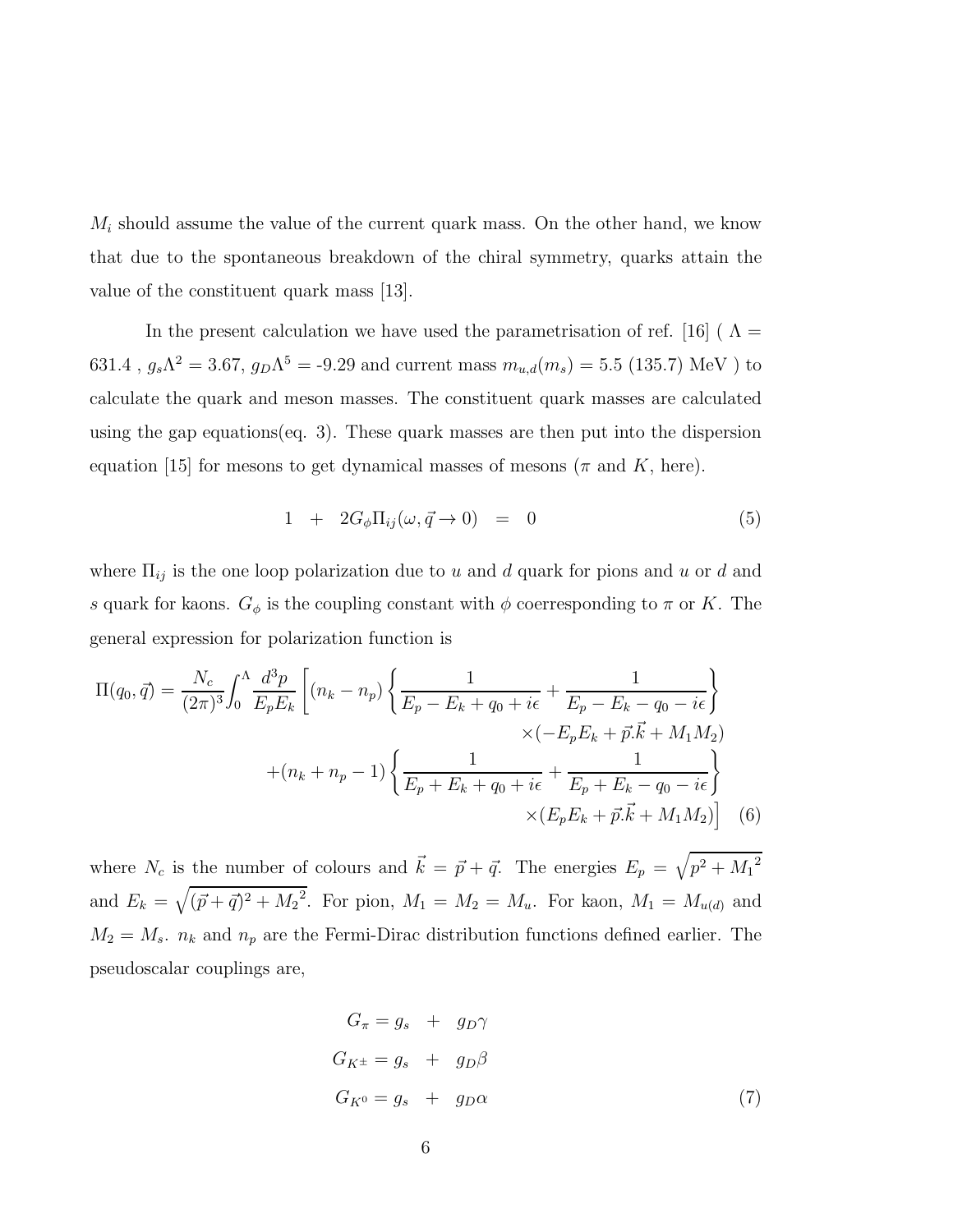where  $\alpha$ ,  $\beta$  and  $\gamma$  are defined in eq. (4).

The decay width is evaluated using the imaginary part of the  $eq.(6)$  as given below,

$$
\Gamma_{\phi} = -\frac{G_{\phi q}^2 Im \Pi(\omega, \vec{q} \to 0)}{\omega} \tag{8}
$$

where  $G_{\phi q}$  is the empirical meson-quark coupling as obtained in NJL. Here we have used  $G_{\pi q} = 3.5$  and  $G_{Kq} = 3.6[16]$ .

The variation of quark and meson masses is shown in figure 1. The  $u$  or  $d$ quark masses starting from 135 MeV drops to the current quark mass value just after a temperature of 200 MeV. On the other hand, the drop in the strange quark mass is much smaller around that temperature, showing the effect of explicitly broken chiral symmetry, by a larger amount, in the SU(3) sector. Pion and kaon both show a similar qualitative behaviour. The masses of pion and kaon remain constant at their free masses upto a temperature 200 MeV but increases sharply after that with a pion mass of 900 MeV and Kaon mass of 100 MeV around 450 MeV temperature, thus giving a slower increment for Kaons compared to pions. The difference in the behaviour of Kaon and pion can be attributed to the difference in the behaviour of u and s quark masses.

The difference in the behaviour of pion and kaon is more prominent in the decay width, as shown in figure 2. Figure 2 shows that the decay width is very high at high temperature and decreases with decreasing temperature, going to zero at around  $T = 0.2$  GeV. It is worth noticing that at around the same temperature, the effective pion mass attains the value of the free pion mass (figure 1). The decay width of Kaon is around 3 GeV where as that of pion is around 1.4 GeV at 500 MeV temperature. This is a very significant result due to two reasons. Firstly, our results show that though there will be pions and kaons along with the quarks at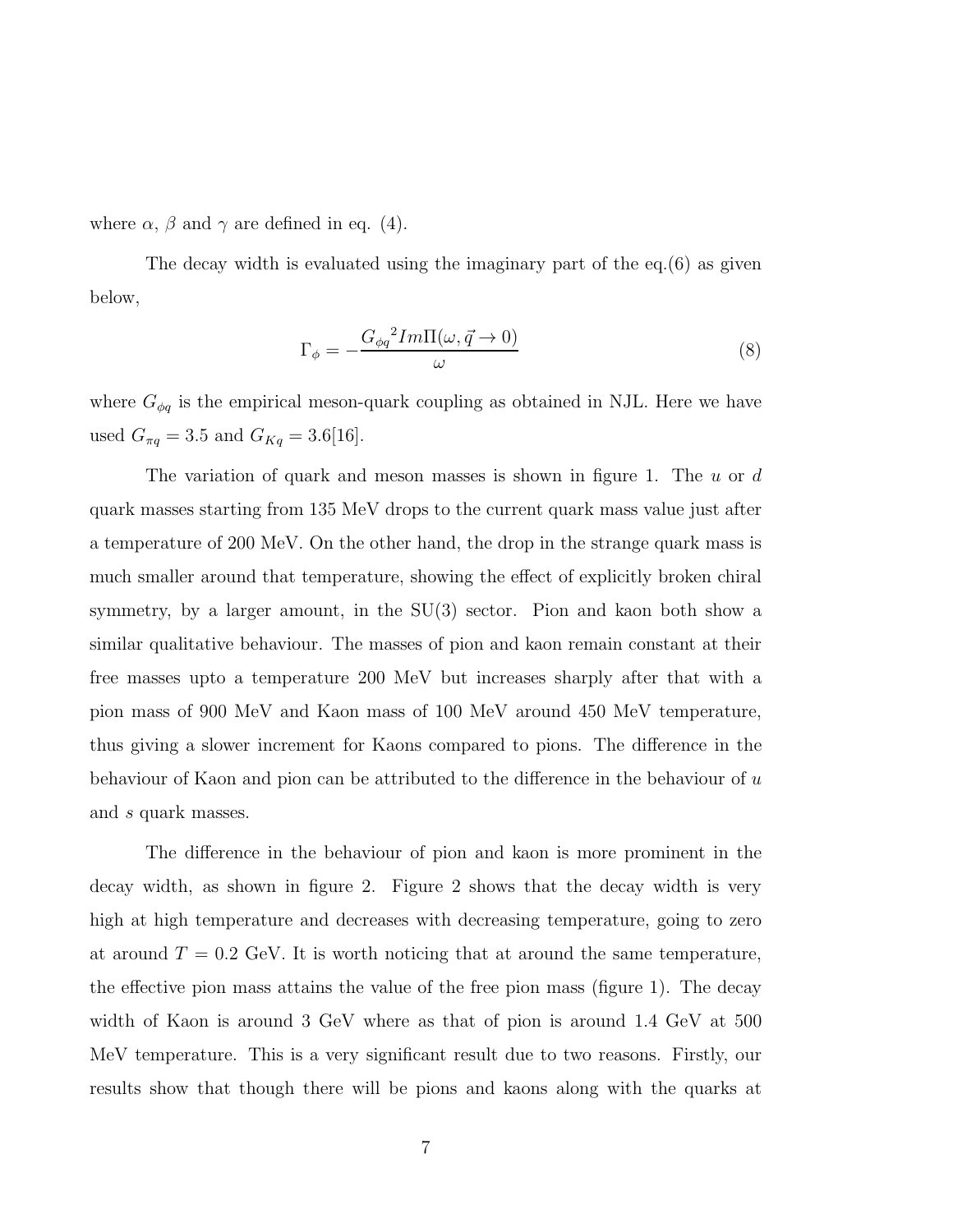high temperature phase, the numbers of mesons will be very small due to their large decay width. Moreover, the number of kaons will be much less compared to pions at high temperature phase, though both the mesons will become stable around the same temperature (below 200 MeV temperature).

Our results will have a strong bearing on the study of hadronisation. As already mentioned, the lack of thermodynamic equilibrium in a QGP system implies that one may not get a clear-cut phase transition from QGP to hadrons. Thus, to understand the process of hadronisation, one should really start from a very high temperature ( $\gg$  expected  $T_c$ ) and then let the system evolve dynamically towards lower temperatures. Here what one would find, as indicated from our present calculation, is that initially a very small number of pions and kaons would be present in the system along with quarks and gluons. Then, even if additional mesons are formed through  $q\bar{q}$  fusion and/or bound state formation, the total number of mesons would not increase very fast, as most of them must decay immediately due to the large decay width at such high temperatures. Only in the vicinity of  $T \sim 200 MeV$ , where the decay width is small, the number of mesons would start increasing significantly and gradually become dominant compared to the number of quarks at some lower temperature. However, the exact value of the temperature, at which the decay width goes to zero, will depend on the value of the quark mass considered.

To summarise, we have calculated, for the first time, the decay of pions and kaons, in a hot quark medium. The most interesting and noteworthy feature is that, even without any consideration of the detailed evolution and dynamics of the system, the pionic modes are found to dominate around a temperature of 200 MeV. Though the question whether this is a signature of a phase transition cannot be addressed within the framework of the present work, the fact that most of the pions and kaons decay into quarks, owing to a large decay width at temperatures higher than  $T = 200$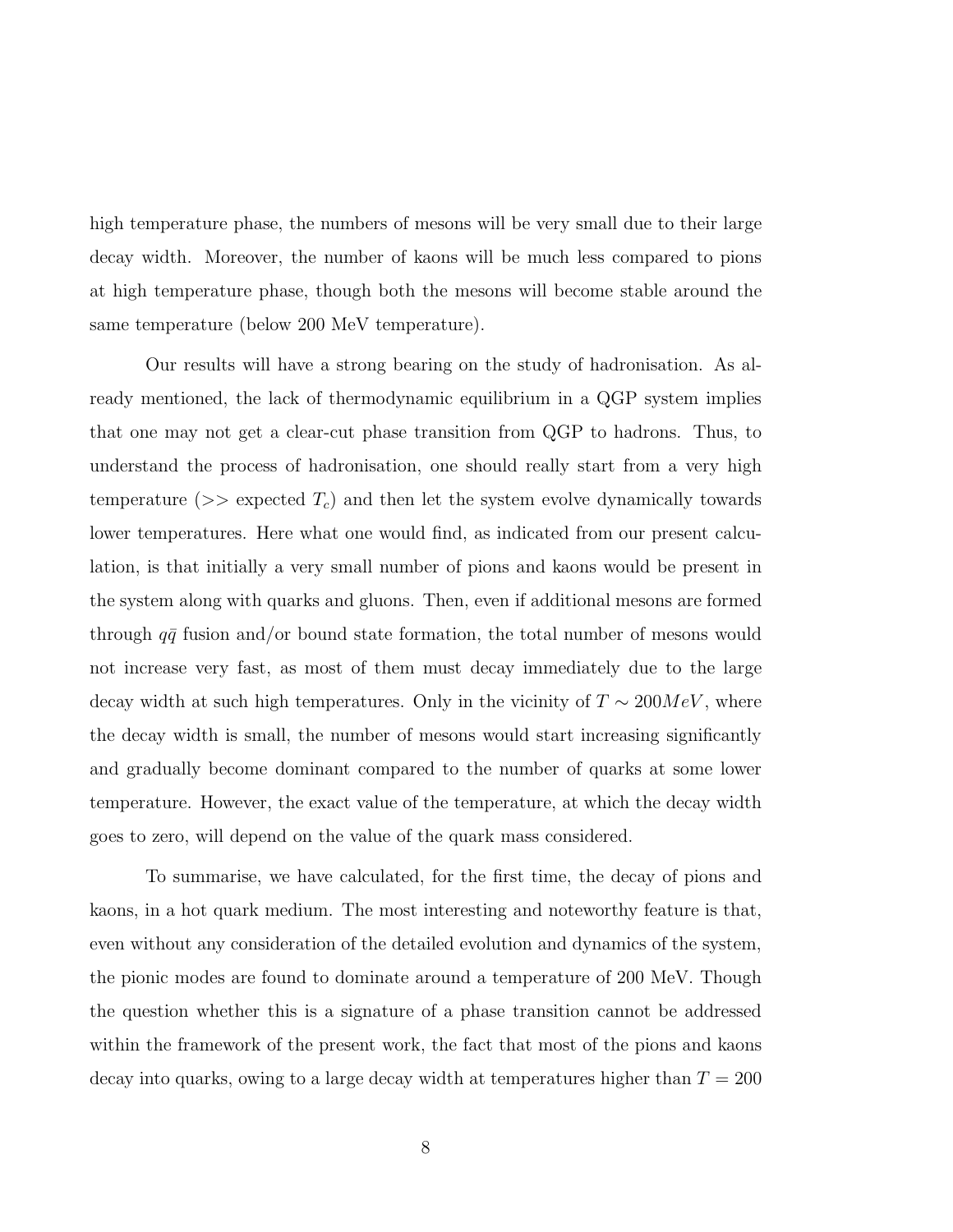MeV, is a remarkable finding. Moreover, both the pionic as well as kaonic modes start becoming important at about the same temperature, thus providing a hint of some kind of a transition temperature.

The work of AB and SKG have been supported, in part, by the Department of Atomic Energy (Government of India) and Council of Scientific and Industrial Research (Government of India), respectively.

## References

- [1] E.V.Shuryak, *Phys. Rep.* **61**, 71 (1980).
- [2] See, for example, Quark-Gluon Plasma, Ed. R.C.Hwa, World Scientific, Singapore (1990)
- [3] F.Karsch, Z. Phys. C38, 147 (1988).
- [4] J.Alam, S.Raha and B.Sinha, Phys. Rep. 273, 243 (1996).
- [5] P.Hasenfratz and J.Kuti, Phys. Rep. 40, 73 (1978).
- [6] It should be noted that, in the context of QGP or hot hadronic matter, one comes across two kinds of phase transitions, namely, the chiral phase transition and the deconfinement phase transition. The current consensus is that although these two phase transitions are certainly distinct from each other, the critical temperatures may not be much different. We have taken them to be same for the present purpose.
- [7] E.V.Shuryak, Phys. Rev. Lett. 68, 3270 (1992); S.Chakraborty, S.Raha and B.Sinha, *Mod. Phys. Lett.* A7, 927 (1992); J.Alam, S.Raha and B.Sinha, *Phys.*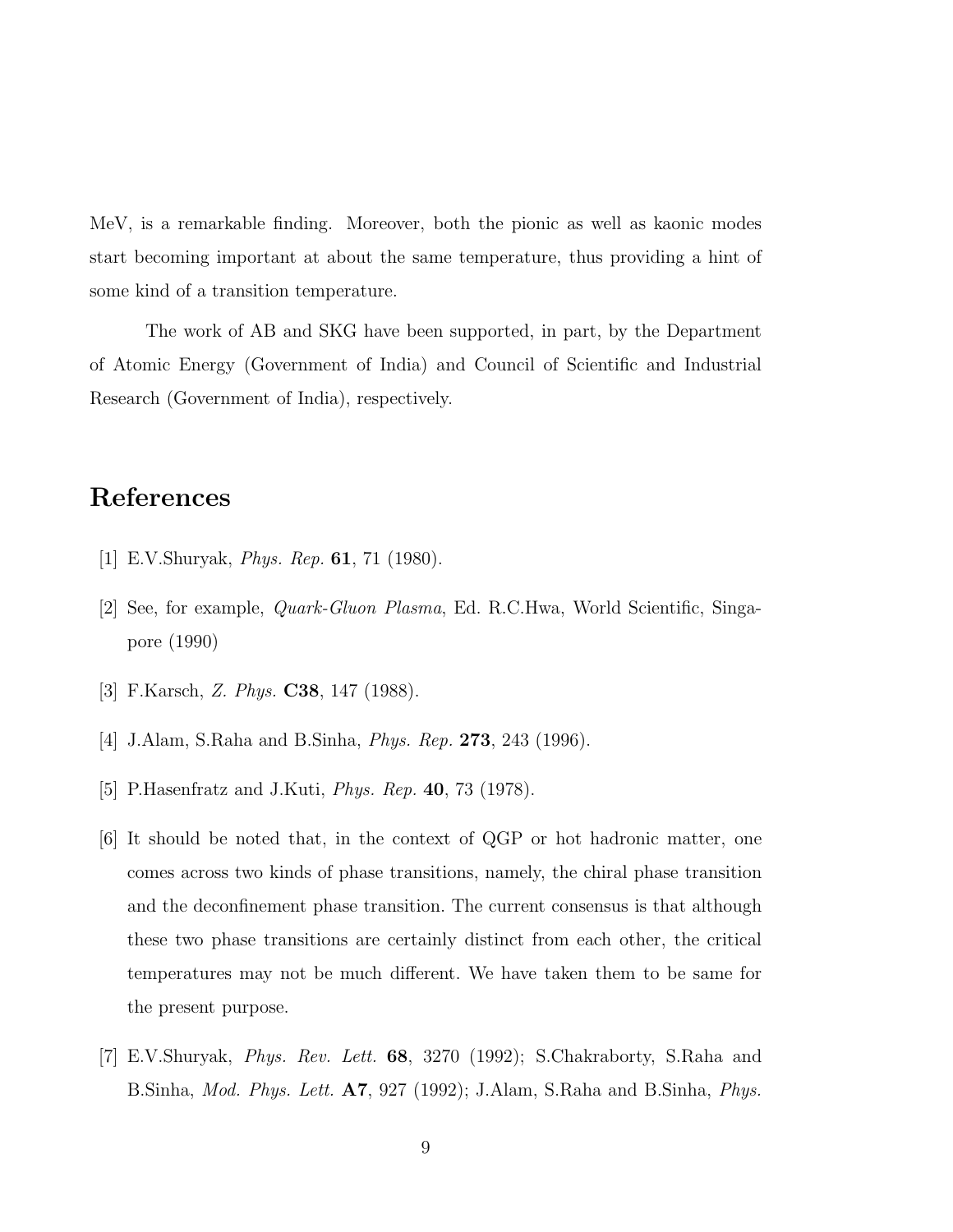Rev. Lett. 73, 1895 (1994); T.S.Biro, B.Müller, M.H.Thoma and X.N.Wang, Nucl. Phys. A566, 543c (1994).

- [8] M.Plümer, S.Raha and R.M.Weiner, *Phys. Lett.* **B139**, 198 (1984); *Nucl. Phys.* A418, 549c (1984).
- [9] K.Born *et al., Phys. Rev. Lett* **67**, 302 (1991).
- [10] A. Gocksh, *Phys. Rev. Lett.* **67**, 1701 (1991).
- [11] G. Boyd, S. Gupta, F. Karsch and E. Laermann, Z. Phys. C64, 331 (1994).
- [12] E. Shuryak and T. Schaefer, Nucl. Phys. B53, 472 (1997).
- [13] Y. Nambu and G. Jona-Lasinio, Phys. Rev. 122, 345 (1961).
- [14] T. Kunihiro and T. Hatsuda, *Phys. Lett* **B206**, 385 (1988).
- [15] T. Hatsuda and T Kunihiro, Phys. Rep. 247, 221 (1994).
- [16] V. Bernard, R. L. Jaffe and U. -G Meissner, Nucl. Phys. B308, 753 (1988).